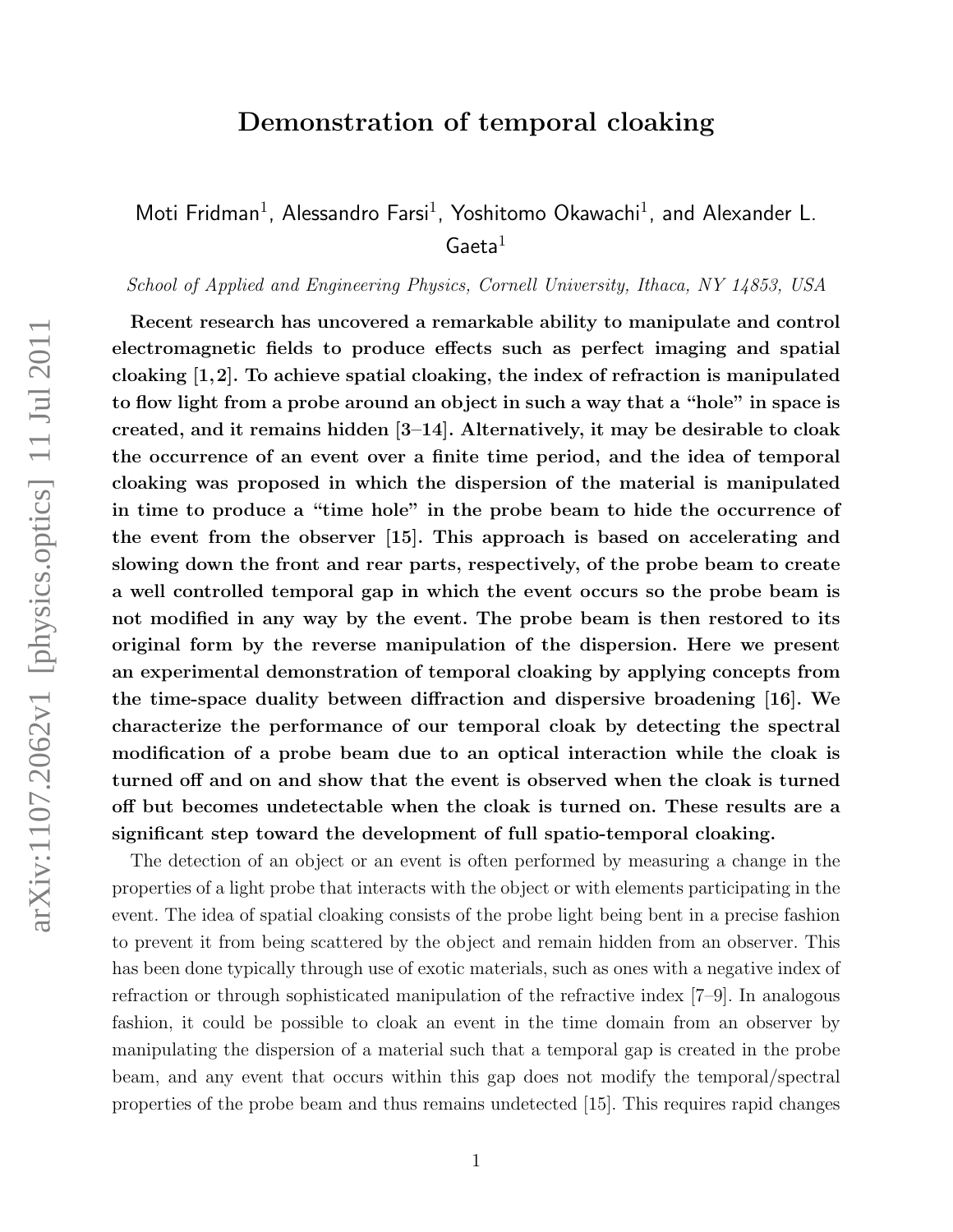in the dispersion and the recently proposed approach [15] involves the use of optical fibers that are pumped to high power levels to produce large changes in the intensity-dependent refractive index. However, at such powers, other optical processes such as stimulated Raman and Brillouin scattering could limit the ability to achieve cloaking. As such, we propose an alternative approach to create the conditions that allow for temporal cloaking in which we apply concepts from the time-space duality associated with diffraction and dispersion [17].

Time-space duality represents the analogy between diffraction and dispersion that arises from the mathematical equivalence between the equations describing the diffraction of a beam of light and the one-dimensional temporal propagation of a pulse through a dispersive medium [17,18]. Similar to a spatial lens that imparts a quadratic phase in space, a time-lens can be implemented that produces a quadratic phase shift in time [19–21]. This time-lens can, for example, magnify [22] or compress [23] signals in time and has an equivalent of the lens law. Time-lenses can be created with an electro-optic modulator [18] or via a parametric nonlinear optical process such as four-wave mixing (FWM) with a chirped pump wave [19,20]. In the latter case the signal wave is converted to an idler wave with a linear frequency shift in time (i.e., a quadratic phase in time) [21, 22].

To create our temporal cloaking system, we implement a split time-lens (STL) composed of two half time-lenses [19–23] connected at the tips. A schematic of the temporal cloaking device is presented in Fig. 1, and a detailed description of these split time-lenses is presented in the supplementary methods. A continuous-wave (CW) probe beam, which is used to detect an event, is incident from the left. The split time-lens bends light to the edges of the time window rather than to the center so that after propagating through a medium with normal group-velocity dispersion (GVD), part of the probe light is delayed in time while the adjoining part is advanced. After the dispersive medium, a temporal gap is created in the probe beam so that any event that might lead to a temporal or spectral change during this temporal window will have no effect, and the event remains undetected. Finally, a medium with anomalous GVD together with a second similar split time-lens closes the hole such that neither the occurrence of the event nor the presence of the time-lenses are detected.

The experimental configuration for temporal cloaking is presented in Fig. 2. The probe beam passes through the first STL, and the wavelength of the probe beam as a function of time before and after the STL is shown in Fig.  $2(a)$  and Fig.  $2(b)$ , respectively. The light then propagates through a dispersive element consisting of a dispersion-compensating fiber (DCF) such that shorter (longer) wavelengths propagate faster (slower) as compared to the initial probe beam wavelength. Thus, the wavelength distribution as a function of time shown in Fig.  $2(b)$  becomes that as shown in Fig.  $2(c)$ , in which a temporal gap is opened at the focal point of the STL. The gap is synchronized such that the event occurs within this gap and thus is not sensed by the probe. The probe then propagates through a single-mode fiber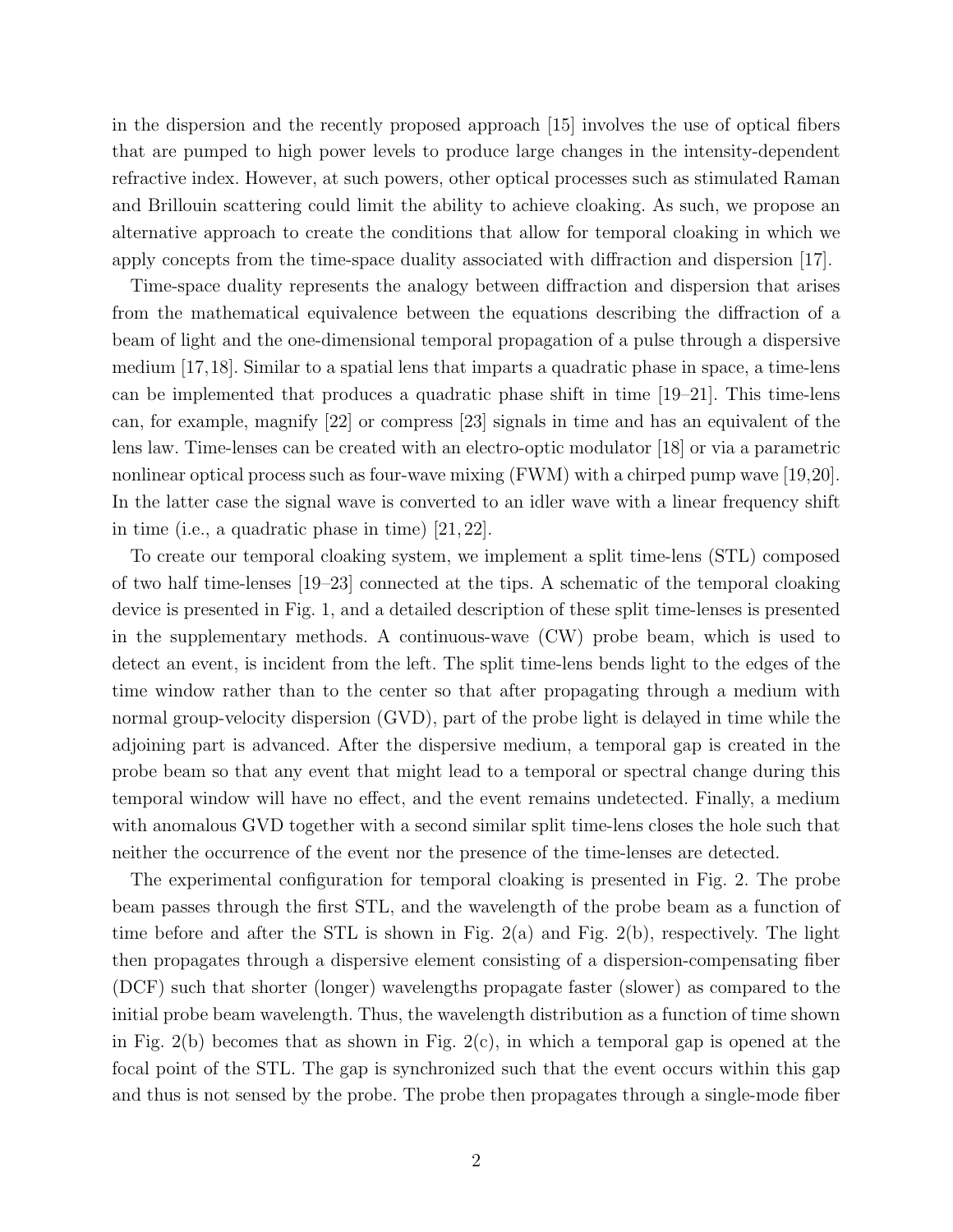

Fig. 1. Schematics of the temporal cloak using a pair of split time-lenses (STL). The STL's are used to create a temporal "hole" in a probe beam such that any temporal or spectral changes caused by an event within this hole do not occur. The figure is oriented such that the probe light is described by horizontal lines, and lines at different orientations represent different wavelengths. D denotes the magnitude of the total negative or positive groupvelocity dispersion.



Fig. 2. Top: Experimental configuration for cloaking an event in time using two split timelenses. Both split time-lenses are identical with the same f-number and are described in the supplementary methods. DCF - dispersion compensating fiber; SMF - single-mode fiber; STL - split time-lens. Bottom: The wavelength of the probe beam as a function of time. (a) Before and (b) after the first STL; (c) after propagating through the DCF; (d) before and (e) after the second STL. When both STL's are in operation the event becomes invisible.

(SMF), and the temporal gap is closed as shown in Fig. 2(d). Finally, a second, identical STL restores the probe light back to its initial wavelength, as shown in Fig. 2(e) so that the probe beam is restored to its initial state, and both the event and the presence of the time-lenses are undetected. We note that both after the time-lenses and after the event, we remove the pump waves from the system with wavelength division multiplexers (WDM).

Figure 3 shows experimental data illustrating how a temporal gap is created in a probe beam at 1542 nm. The wavelength of the probe as a function of time is shown after the first STL (dots), after the DCF at the focal length of the STL (asterisks), and after the SMF before the second STL (circles). After the first STL the probe acquires a frequency chirp illustrated in Fig. 2(b). After the DCF the higher wavelengths are delayed while the lower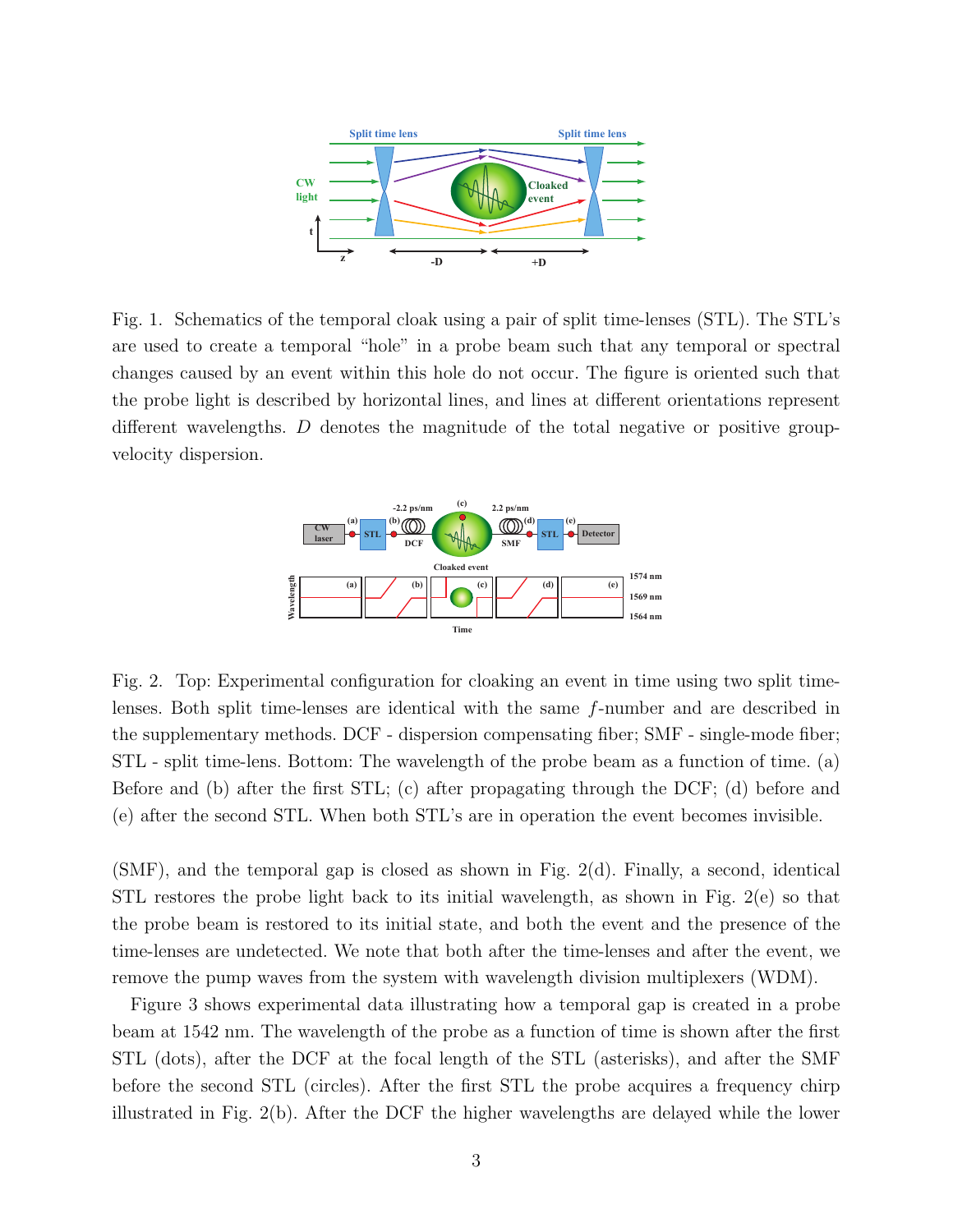

Fig. 3. Measured wavelength distribution as a function of time at three points in the system. Dots - after the first split time-lens (STL) the wavelengths are distributed according to Fig. 2(b); asterisks - at the focal point, after the negative dispersion a temporal gap is opened according to Fig. 2(c); circles - after the positive dispersion before the second STL, the gap is closed and the wavelength distribution is returned to its initial state as described by Fig.  $2(b)$ .

wavelengths are advanced so that a temporal gap opens from -7.5 ps to 7.5 ps according to Fig. 2(c). This gap is closed after the SMF, and the frequency chirp returns to that in Fig. 2(d). Before the first STL and after the second STL we detect only the probe at its original wavelength.

To demonstrate the temporal cloaking capability of this system, we create an event that results in the generation of new frequencies due to the presence of the probe beam. It consists of a nonlinear interaction of a short pump pulse with a probe beam via FWM with a repetition rate of 41 kHz. When the cloak is off, the probe beam at 1569 nm interact in a highly nonlinear fiber with a short (5 ps) pump at 1554 nm such that a frequency component is generated at 1539 nm every 24  $\mu$ s. Thus, the signature of the event is the detection of the 1539 nm signal, and when the cloaking is turned off, it is clearly observed, as shown in Fig. 4 by the dashed (blue) curve. However, when the cloaking is turned on, the amplitude of the detected signal is reduced below the detection noise level, as shown in Fig. 4 [solid (red) curve] for several interaction events.

Finally, we investigate the efficiency of the cloak as a function of the pump power of the STL's by measuring the amplitude of the detected event as a function of the pump power utilized by both STL's. The pump power of the STL's governs the amount of light in the probe beam that is shifted in frequency, so as the pump power increases, less light remains in the probe beam during the temporal gap when the event occurs (see Fig. 5). When the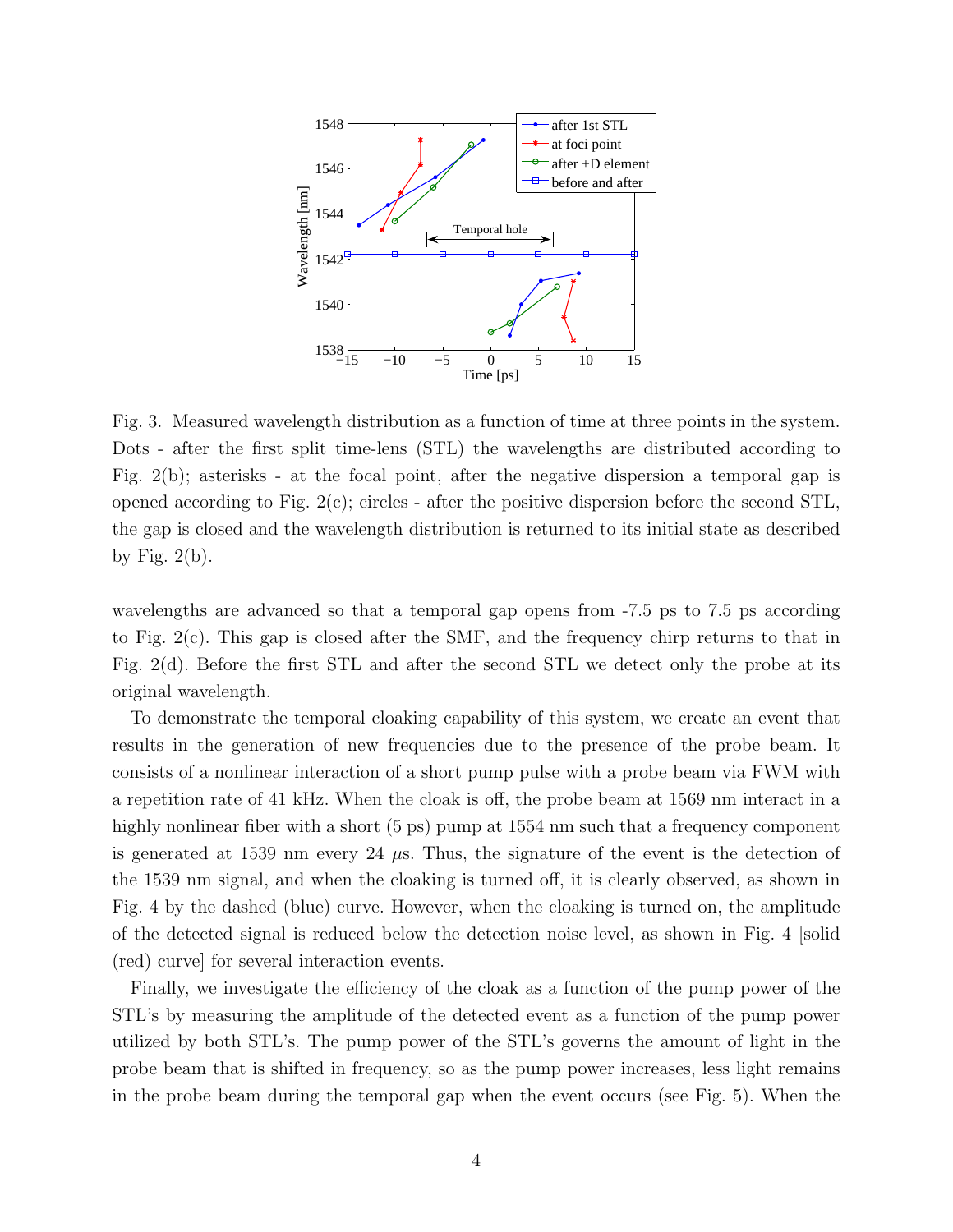

Fig. 4. Experimental results showing the detection of signal indicating that the probe beam has undergone an interaction (i.e., an event) with a short pump pulse. The events occur every 24 µs when the cloaking is turned off (dashed curve) and on (solid curve). When the cloaking is turned on, the amplitude of the signal probing the event is below the detection noise level indicating that the event has been hidden.

average pump power is 17 mW, the amplitude of the detected signal is 6.1 mV and as the pump power is increased, the detected amplitude decreases until it reaches the noise level at 2.3 mV, when the pump power of the time-lens is 37 mW. Increasing the pump power of the STL's further than this point increases the amplitude due to higher pump noise.

The temporal gap can be readily widened by increasing the dispersive broadening of the pump and the dispersion  $D$  between the STL's. However, as the dispersion is increased, effects due to third-order dispersion (TOD) which, if not compensated, will prevent the gap from closing completely. In our experiment, the spectral and temporal width of the pump pulses before chirping are 9 nm and 0.4 ps, respectively, which results in TOD limiting the width of the temporal gap to 110 ns, as long as the pump power is increased to efficiently deplete the probe beam completely within the gap. Nevertheless, since the TOD is proportional to  $\Delta\lambda^3$  while the amount of linear frequency chirp is proportional to  $\Delta\lambda^2$  [16], it is possible to increase the temporal gap by resorting to narrower pump pulses and introducing more dispersion. The limitation in this case is stimulated Brillouin scattering which will limit the SMF to 50-km long and the temporal gap to 1.25  $\mu$ s width.

In summary, we present the first experimental demonstration of temporal cloaking that successfully hides an event from a probe beam in the time domain. Our scheme is based on the time-space duality that uses a pair of split time-lenses. The split time-lenses utilize fourwave mixing such that dispersion manipulation is highly efficient, and can be readily adopted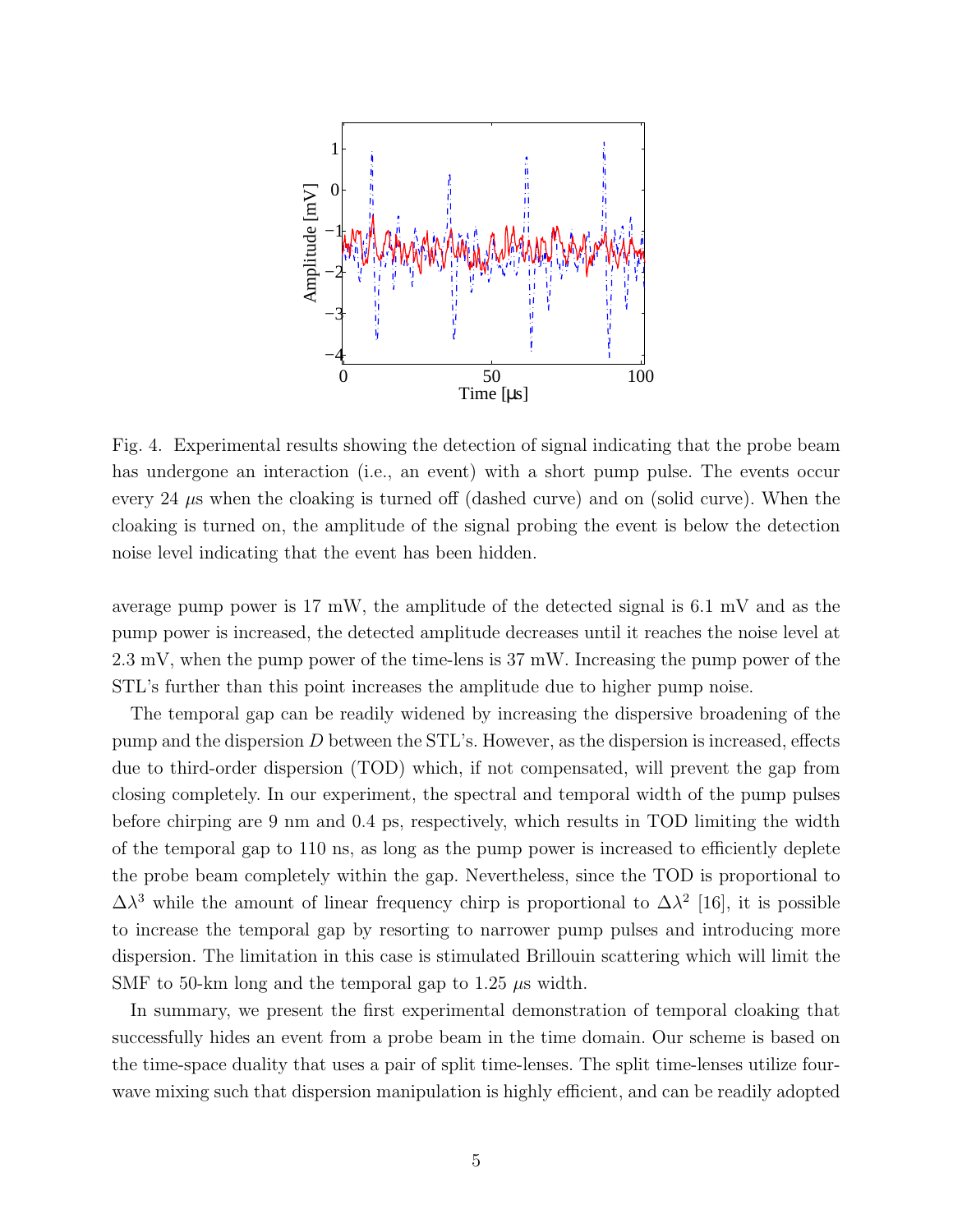

Fig. 5. Amplitude of the detected event as a function of the pump power of the split timelenses.

for other wavelengths in the electromagnetic spectrum. Our results serve as a significant step towards obtaining a complete spatio-temporal cloaking device.

## References

- 1. Leonhardt, U. Science 312, 1777-1780, (2006).
- 2. Pendry, J. B., Schurig, D. & Smith, D. R. Science 312, 1780-1782, (2006).
- 3. Leonhardt, U. & Tyc, T. Science 323, 110-112, (2008).
- 4. Cai, W. et al. Nature 1, 224-227, (2007).
- 5. Cummer, S. A. et al. Phys. Rev. Lett. 100, 024301, (2008).
- 6. Lai, Y. et al. Phys. Rev. Lett. 102, 093901, (2009).
- 7. Gabrielli, L. H. et al. Nature Photon. 3, 461-463, (2009).
- 8. Valentine, J. et al. Nature Materials 8, 568-571, (2009).
- 9. Li, J. & Pendry, J. B. Phys. Rev. Lett. 110, 203901 (2008).
- 10. Miller, D. A. B. Opt. Express 14, 1245712466 (2006).
- 11. Weder, R. A J. Phys. A 41, 065207 (2008).
- 12. Greenleaf, A. Lassas, M. & Uhlmann, G. Physiol. Meas. 24, 413 (2003).
- 13. Schurig, D. et al., Science 314, 977 (2006).
- 14. Chen, H. et al., Phys. Rev. Lett. 99, 063903 (2007).
- 15. McCall, M. W. et al. J. Opt. 13, 024003, (2011).
- 16. Agrawal, G. P. "Nonlinear Fiber Optics Fourth Edition" Academic Press (2007).
- 17. Kolner, B. H. IEEE J. Quant. Electron. 30 1951-1963 (1994).
- 18. Kolner, B. H. & Nazarathy, M. Opt. Lett. 14, 630-632 (1989)